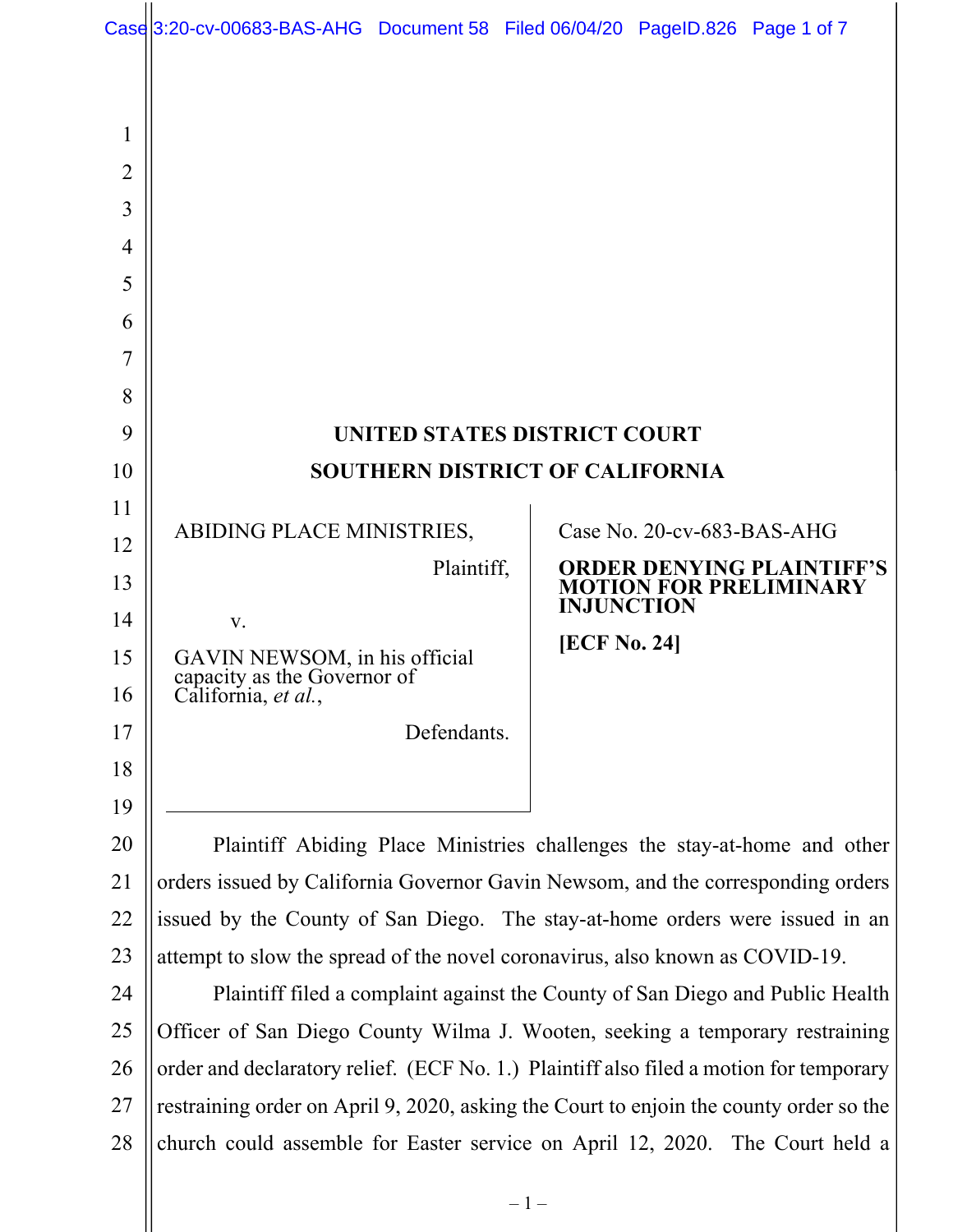1 telephonic hearing and denied the motion. (ECF Nos. 2, 10.)

2 3 4 5 6 7 8 9 Plaintiff filed an amended complaint against Defendants Gavin Newsom, Xavier Becerra, Sonia Y. Angell, and the County of San Diego. (First Amended Complaint, "FAC," ECF No. 22.) Plaintiff then filed a motion for preliminary injunction. ("Mot.," ECF No. 24.) The County filed a response in opposition to the Motion (ECF No. 42), as did the State Defendants (ECF No. 46). Plaintiff filed a reply, and the State Defendants filed a sur-reply. (ECF Nos. 48, 55.) The Court held a telephonic hearing on the Motion on June 3, 2020. For the reasons stated below, the Court **DENIES** the Motion.

10

## **I. FACTUAL BACKGROUD**

11 12 13 14 15 16 17 18 19 20 21 22 23 24 San Diego County, like most if not all other counties in the United States, has been impacted by the COVID-19 pandemic. COVID-19 is the disease caused by the coronavirus, which was first detected in China in December 2019 and has since spread worldwide. The CDC determined that COVID-19 is spread primarily through in-person interactions, either "[b]etween people who are in close contact with one another" or "[t]hrough respiratory droplets produced when an infected person coughs, sneezes or talks." *See* CDC, How COVID-19 Spreads (last updated June 1, 2020), https://www.cdc.gov/corona-virus/2019-ncov/prevent-getting-sick/how covid-spreads.html. It can even be spread by those who are not showing symptoms and do not know they are infected with the virus. *Id.* Thus, the CDC currently recommends that everyone practice social distancing. Social distancing requires staying at least six feet away from other people and "avoid[ing] large and small gatherings." *See* CDC, What is Social Distancing? (last updated May 6, 2020), https://www.cdc.gov/coronavirus/2019-ncov/prevent-getting-sick/socialdistancing.html.

25

26 27 28 As of the date of this Order, there is no vaccine for the coronavirus. Although scientists and researchers are hopeful about potential vaccines that are currently being tested, as of now, everyone is at risk. The numbers of those infected by the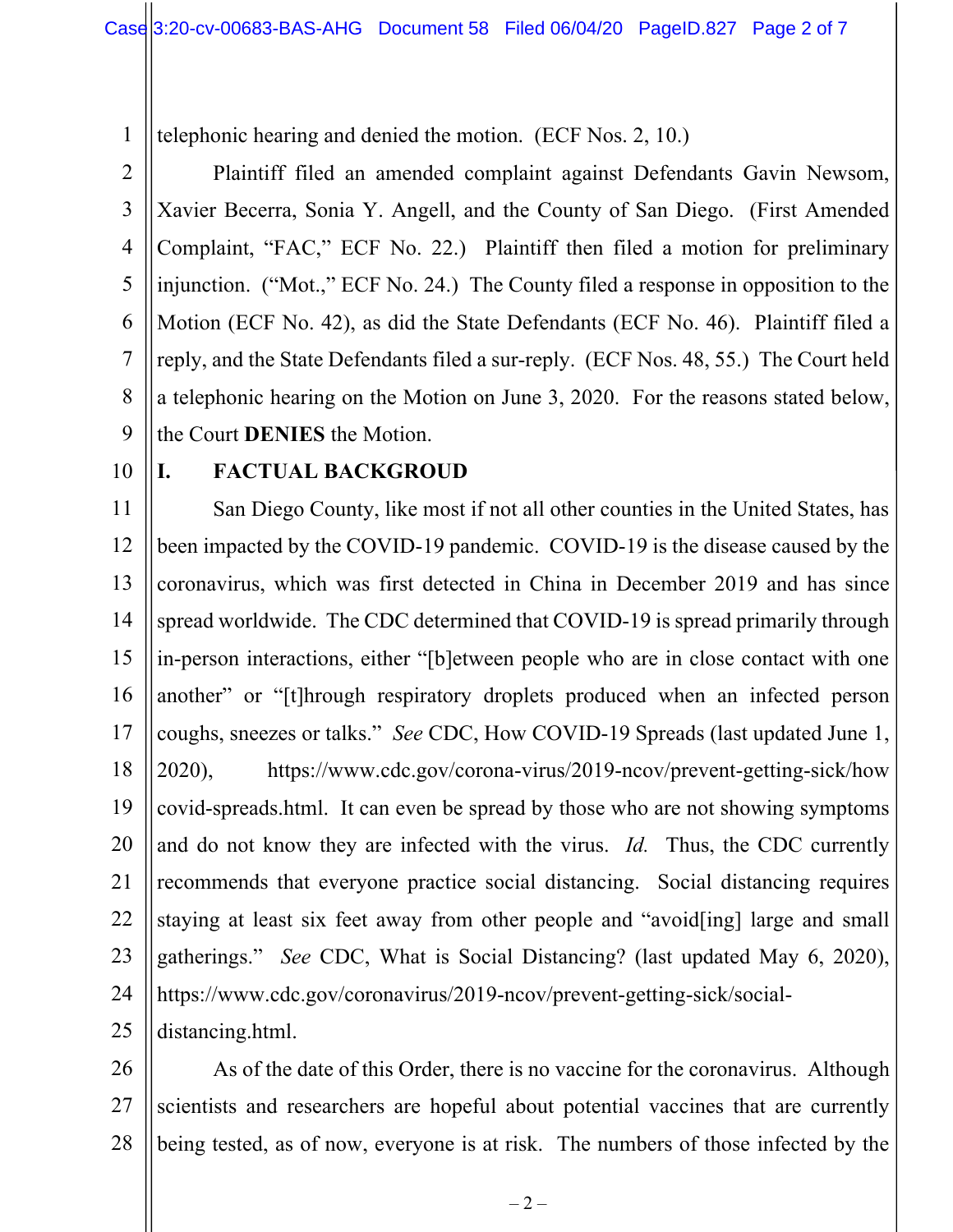2 virus continues to grow. *See* COVID-19 Statewide Update, https://update.covid19. ca.gov/ (last updated June 3, 2020).

3

1

4 5 6 7 8 9 10 11 12 13 14 15 16 17 18 Given the above, on March 4, 2020, Defendant Gavin Newsom, the Governor of California, declared a State of Emergency due to the pandemic. On March 13, 2020, President Donald Trump declared a national emergency. On March 19, 2020, Governor Newsom issued Executive Order N-33-20, which directed all residents to "immediately heed the current State public health directives" including the March 19, 2020 Order of the State Public Health Officer. (Exhibit A to FAC, ECF No. 22- 1.) The State Public Health Officer ordered "all individuals living in the State of California to stay home or at their place of residence except as needed to maintain continuity of operations of the federal critical infrastructure sectors." (*Id*.) Californians could leave their homes "to obtain or perform [certain] functions . . ., or to otherwise facilitate authorized necessary activities." The Public Health Officer was permitted to "designate additional sectors as critical in order to protect the health and well-being of all Californians." (*Id.*) On March 22, 2020, the State published a list of "'Essential Critical Infrastructure Workers' to help state, local, tribal and industry partners as they work to protect communities." (Exhibit D to FAC, ECF No. 22-4.)

19 20 21 22 23 24 25 26 27 28 As relevant here, one essential business category on that list is "Faith based services that are provided through streaming or other technology." (*Id.* at 11.) On April 28, 2020, that category was changed to be: "Clergy for essential support and faith-based services that are provided through streaming or other technologies that support physical distancing and state public health guidelines." (Exhibit E to FAC, ECF No 22-5.) The Governor later clarified that this exemption from his stay-athome order allows not only online streaming of religious services (and the work of individuals necessary to set up and run the streaming equipment), but also permits drive-in style services "provided congregants do not leave their cars and refrain from direct or indirect physical contact." (ECF No. 46, at 4.) On May 25, 2020, Governor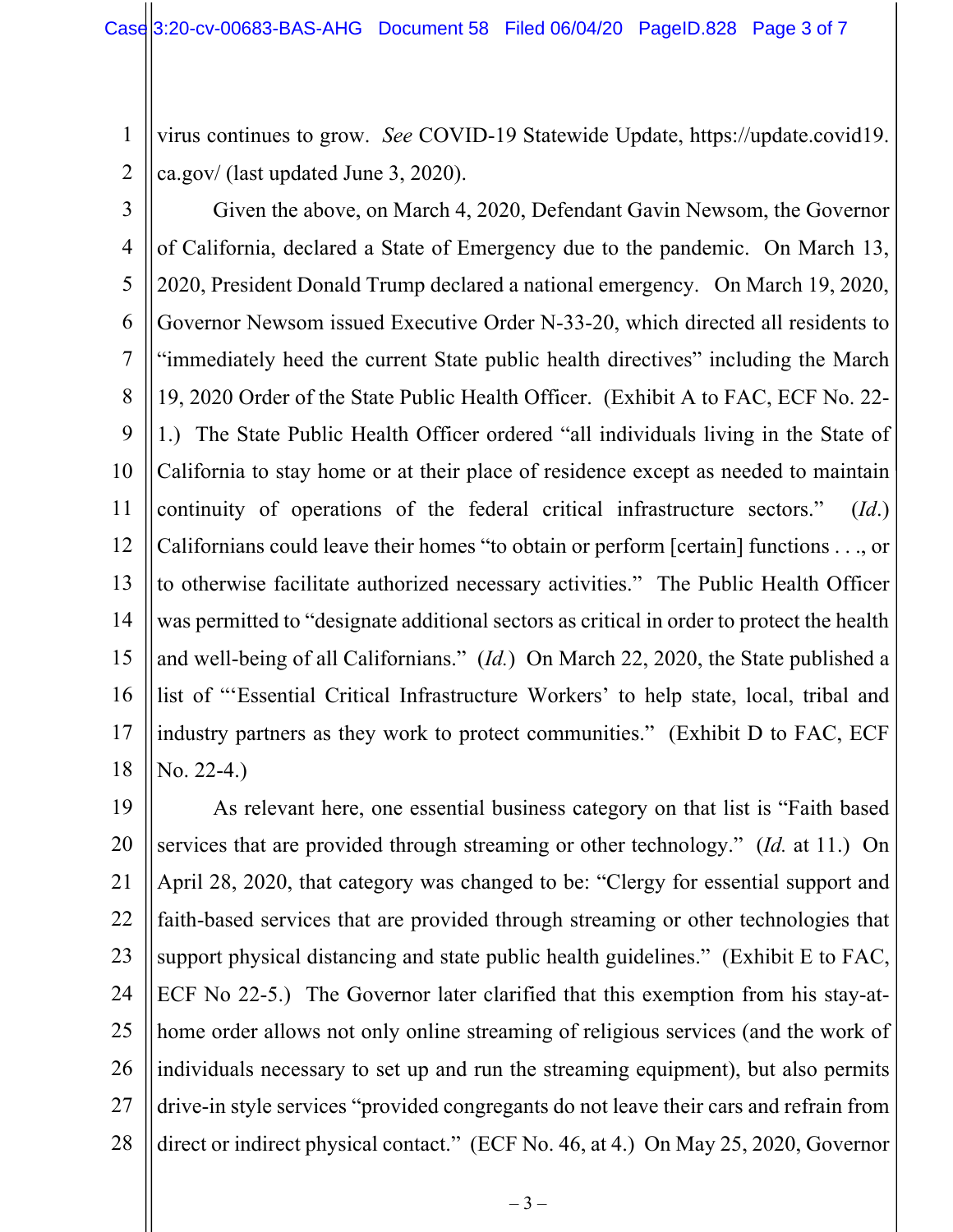1 2 3 4 5 Newsom announced new guidelines for places of worship that allow in-person worship services to resume, subject to county approval and compliance with certain public health requirements. The County of San Diego adopted the guidelines on May 26, 2020. The requirements limit attendance to 100 persons, or 25% of building capacity, whichever is lower. (Exhibit A to Reply, ECF No. 48-1.)

6 7 8 9 10 11 12 13 14 15 16 17 Plaintiff's Motion was filed prior to the new guidelines and brings challenges to the Governor's stay-at-home order for various reasons. Plaintiff brings claims for violation of the Free Exercise Clause, the Establishment Clause, the Free Speech Clause, the Freedom of Assembly Clause, the Due Process Clause of the Fourteenth Amendment, the Equal Protection Clause, and various sections of the California Constitution.<sup>1</sup> Plaintiff moves for a temporary restraining order and an order to show cause why a preliminary injunction should not be issued, seeking the following order: "Defendants, as well as their agents, employees, and successors in office, shall be restrained and enjoined from enforcing, attempting to enforce, threatening to enforce, or otherwise requiring compliance with any prohibition on Plaintiff's engagement in religious services, practices, or activities at which the Center for Disease Control's social distancing guidelines are followed." (Mot. at 23.)

18

## **II. LEGAL STANDARD**

19 20 21 22 23 The standard for a temporary restraining order and preliminary injunction are "substantially identical." *Stuhlbarg Int'l Sales Co. v. John D. Brush & Co*., 240 F.3d 832, 839 n.7 (9th Cir. 2001). "A plaintiff seeking a preliminary injunction must establish that he is likely to succeed on the merits, that he is likely to suffer irreparable harm in the absence of preliminary relief, that the balance of equities tips

24

<sup>25</sup> 26 27 28 <sup>1</sup> Although not relevant to the Court's rulings below, it is worth mentioning that on May 29, 2020, the Supreme Court issued a decision on an application for injunctive relief in *South Bay United Pentecostal Church v. Newsom*, a case appealed from this Court. The Supreme Court declined to issue an injunction in favor of the church, finding California's guidelines that place restrictions on places of worship are consistent with the Free Exercise Clause of the First Amendment. *S. Bay United Pentecostal Church v. Newsom*, No. ––– S.Ct. –––, 2020 WL 2813056 (May 29, 2020).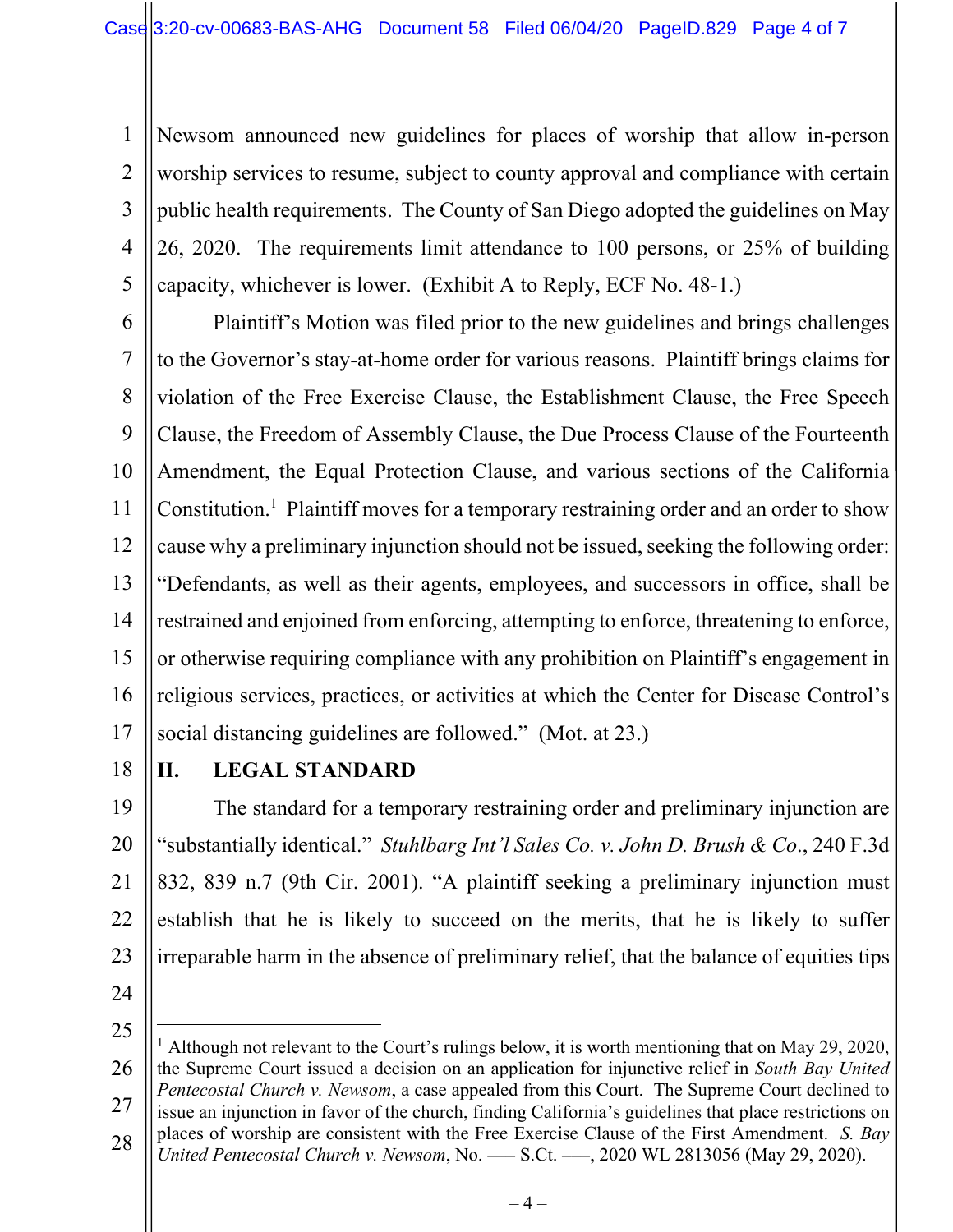1 2 3 in his favor, and that an injunction is in the public interest." *Am. Trucking Ass'ns Inc. v. City of Los Angeles*, 559 F.3d 1046, 1052 (9th Cir. 2009) (quoting *Winter v. Nat. Res. Defense Council, Inc.*, 555 U.S. 7, 21 (2008)).

4

## **III. ANALYSIS**

5 6 7 Considering the substantial changes to the State and County orders that have occurred since Plaintiff filed its operative complaint and Motion, the Court first addresses the issue of mootness.

8 9 10 11 12 13 14 15 16 The Constitution limits the federal judicial power to designated "cases" and "controversies." U.S. Const., Art. III, § 2. "The doctrine of mootness, which is embedded in Article III's case or controversy requirement, requires that an actual, ongoing controversy exist at all stages of federal court proceedings." *Pitts v. Terrible Herbst, Inc.*, 653 F.3d 1081, 1086 (9th Cir. 2011). "[A]n actual controversy must be extant at all stages of review, not merely at the time the complaint is filed." *Arizonans for Official English v. Arizona*, 520 U.S. 43, 67 (1997) (citation omitted). A federal court must dismiss a case for lack of jurisdiction if it becomes moot. *Pitts*, 653 F.3d at 1086–87.

17 18 19 20 21 22 23 24 25 26 27 28 Plaintiff seeks to "privately assemble away from the general public in the open air on a large, private ranch." (PI Mot. at 1.) Plaintiff has a "small congregation, with less than 100 persons typically present at its Sunday meeting." (FAC  $\parallel$  25.) Plaintiff "moves for a preliminary injunction to enjoin the County and all persons acting at the County's direction from applying the County's Order of the Health Officer and Emergency Regulations (Effective April 9, 2020) against Abiding Place Ministries." (*Id.* at 3.) In sum and as noted above, Plaintiff asks that: "Defendants, as well as their agents, employees, and successors in office, shall be restrained and enjoined from enforcing, attempting to enforce, threatening to enforce, or otherwise requiring compliance with any prohibition on Plaintiff's engagement in religious services, practices, or activities at which the Center for Disease Control's social distancing guidelines are followed." (*Id.* at 23.)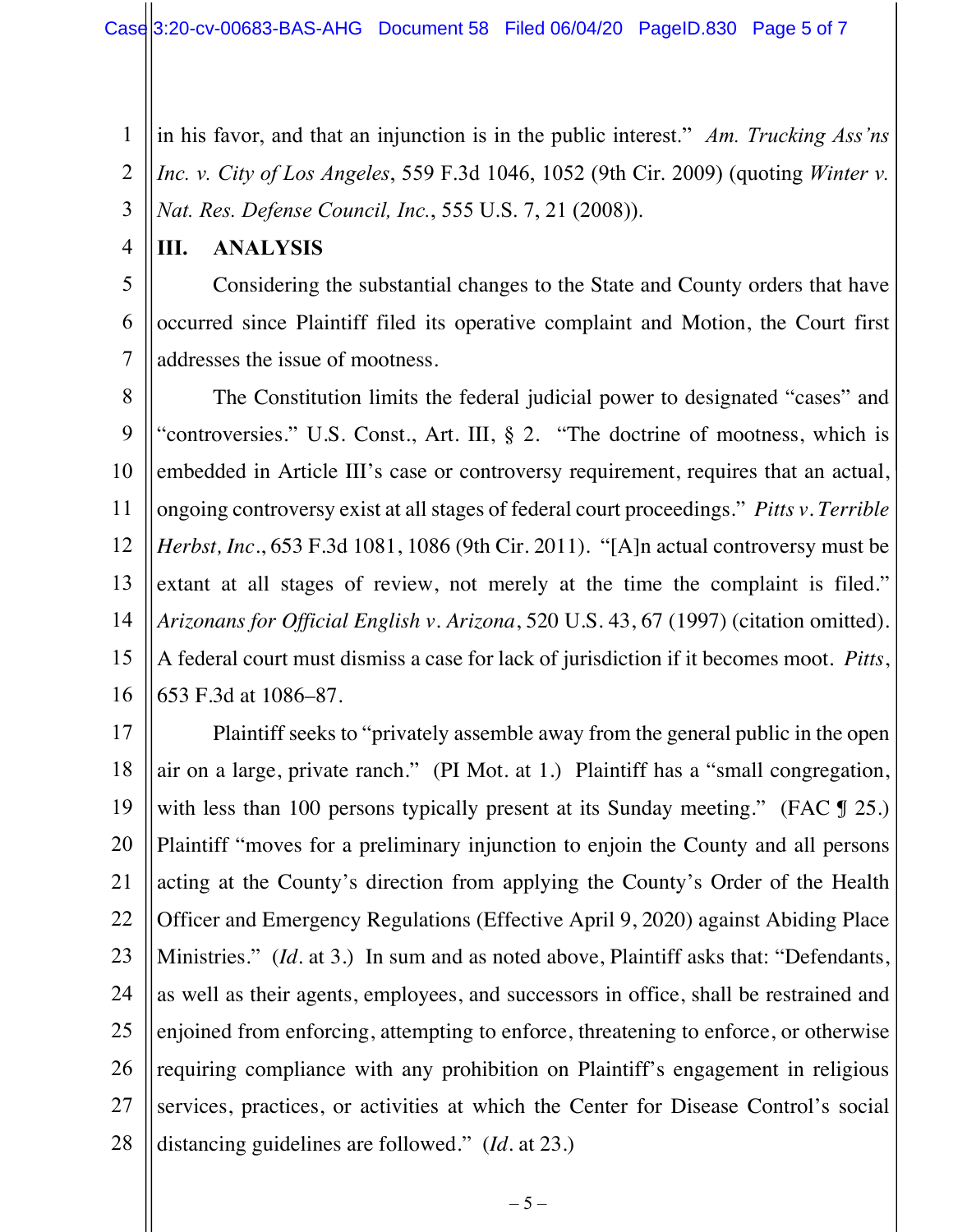1 2 3 4 5 6 7 8 9 10 11 12 The State's May 25 guidelines, which the County has adopted, allow Plaintiff's congregation (of less than 100 persons) to meet as long as certain CDC guidelines are followed. These most recent guidelines supersede any prior orders. While "repeal or amendment of an ordinance by a local government or agency does not necessarily deprive a federal court of its power to determine the legality of the practice' at issue," "[a] statutory change . . . is usually enough to render a case moot, even if the legislature possesses the power to reenact the statute after the lawsuit is dismissed." *Rosebrock v. Mathis*, 745 F.3d 963, 971 (9th Cir. 2014) (citations omitted); *see also Twitter, Inc. v. Lynch*, 139 F. Supp. 3d 1075, 1081 (N.D. Cal. 2015) ("[W]hen subsequent legislation or rulemaking supersedes challenged regulations or rules, the challenge is moot."). Plaintiff challenges the prior State and County orders, not the May 25 guidelines. The prior orders are no longer in effect.

13 14 15 16 17 18 19 20 21 22 23 24 Any further arguments made by Plaintiff at oral argument—e.g., Plaintiff wants to hold a wedding at its church, its members do not wish to wear masks while singing, the new guidelines are unclear, and the church should not be compelled to tell members to stay home if they are sick—were not made in Plaintiff's amended complaint or its Motion. For a federal court to issue an injunction, there must be a "sufficient nexus between the claims raised in a motion for injunctive relief and the claims set forth in the underlying complaint itself. The relationship between the preliminary injunction and the underlying complaint is sufficiently strong where the preliminary injunction would grant relief of the same character as that which may be granted finally. Absent that relationship or nexus, the district court lacks authority to grant the relief requested." *Pac. Radiation Oncology, LLC v. Queen's Med. Ctr.*, 810 F.3d 631, 636 (9th Cir. 2015).

- 25
- 26
- 27 / / /
- 28